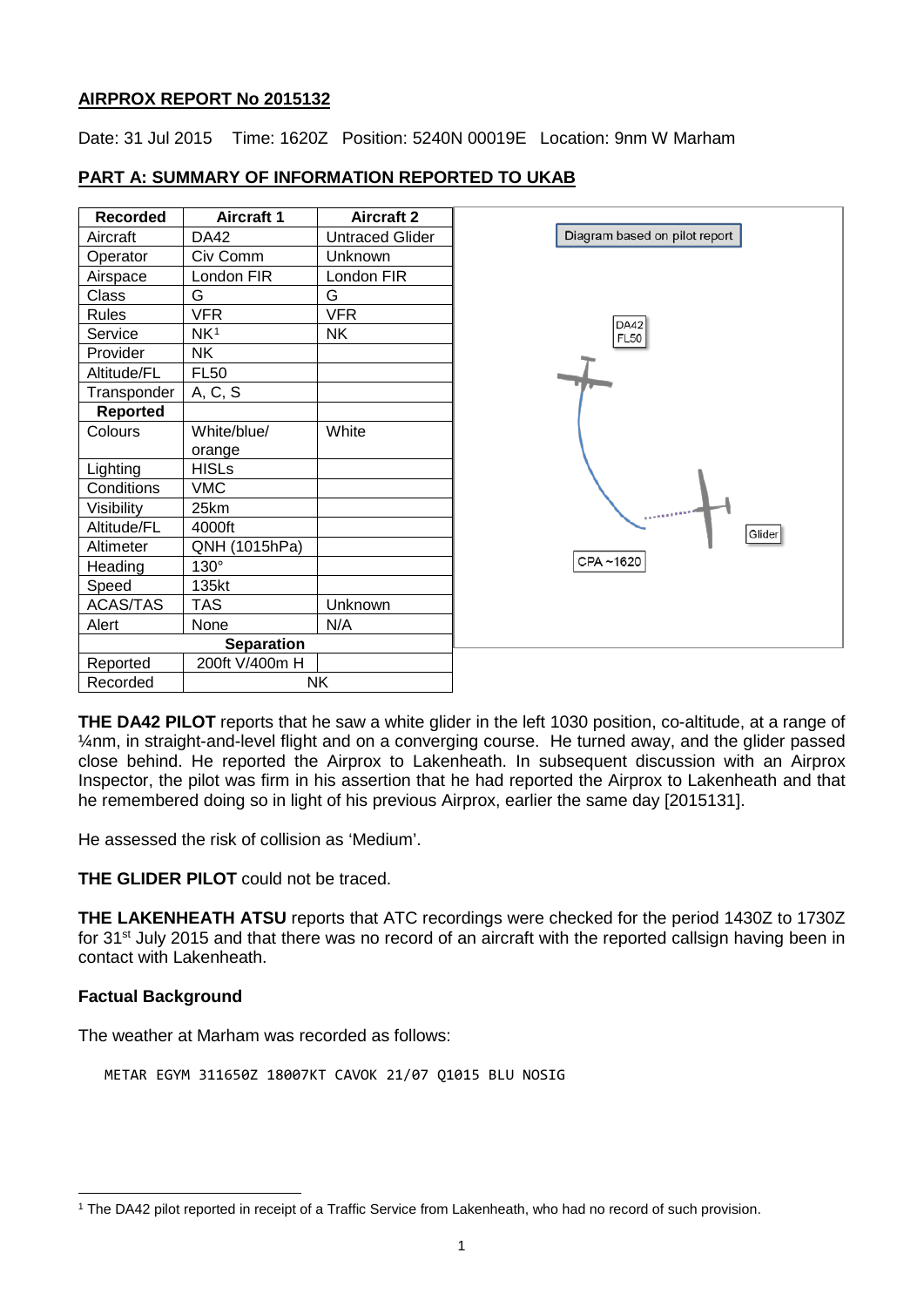### **Analysis and Investigation**

#### **UKAB Secretariat**

The DA42 and glider pilots shared an equal responsibility for collision avoidance and not to operate in such proximity to other aircraft as to create a collision hazard<sup>[2](#page-1-0)</sup>. If the incident geometry is considered as head-on or nearly so then both pilots were required to turn to the right<sup>[3](#page-1-1)</sup>. If the incident geometry is considered as converging then the DA42 pilot was required to give way to the glider $^4$  $^4$ .

The DA42 pilot's reported time and location of the Airprox did not match with radar recordings. The time and location of CPA is based on the reported heading of 130° and the DA42 being at FL50, shortly before descending on the TACAN approach profile. A sharp turn is also apparent on the radar recording, which is inconsistent with the DA42's previous and subsequent track. The DA42 pilot was not able to provide further clarification of the circumstances of the Airprox.

#### **Summary**

An Airprox was reported when a DA42 and a glider flew into proximity at about 1620 on Friday 31<sup>st</sup> July 2015. Both pilots were operating under VFR in VMC. It was not possible to confirm the Air Traffic Service being provided to either pilot.

## **PART B: SUMMARY OF THE BOARD'S DISCUSSIONS**

Information available consisted of a report from the DA42 pilot, radar photographs/video recordings and a report from the Lakenheath ATSU.

Members quickly agreed that both pilots had been operating in Class G airspace and that the glider pilot had either not seen the DA42 or had been unconcerned by its proximity. The DA42 pilot described the glider passing from left-to-right, similar to his other glider Airprox earlier in the day [Airprox 2015131]. In the event, the reported time of occurrence could not be correlated with the reported heading, altitude and position of the DA42 and subsequent reassessment of the reported time did not provide additional clarity. Lakenheath ATSU also expended considerable effort in their attempt to identify the DA42 from their ATC RT recordings, reportedly in receipt of a Traffic Service from Lakenheath at the time of the Airprox. It was eventually determined that the DA42 pilot had not been in communication with Lakenheath using the reported callsign, over the period 1430-1730Z on the day of the Airprox. Unfortunately, by this time it was not possible to determine whether the pilot might have confused this and had been in contact with Marham instead, because their ATC RT recording media had been re-used. Irrespective, it was felt that Marham could have been contacted earlier to seek any information, but it was also agreed that it was the responsibility of the Airprox parties involved to provide information of sufficient accuracy that tracing could realistically be achieved; speculative requests for transcription from other local agencies who may have been in communication with a pilot was not wholly reasonable. Consequently, members noted that the position of the DA42 at CPA was entirely speculative.

Turning to the cause and risk, members agreed that it was the pilots' responsibility to see-and-avoid in Class G airspace, and that the DA42 pilot was required to give way to the glider but had not seen it until at close range. Given the paucity of information, members were left with little option other than to classify the cause as a sighting report by the DA42 pilot. Given the reported separation, members opined that this did not represent a situation where normal safety margins applied (Category E), but nor did it represent a situation where safety was much reduced below normal (Category B). In the end, the Board classified the risk as Category C, effective and timely actions had been taken.

 $\overline{\phantom{a}}$ 

<span id="page-1-0"></span><sup>2</sup> SERA.3205 Proximity.

<span id="page-1-1"></span><sup>3</sup> SERA.3210 Right-of-way (c) (1) Approaching head-on.

<span id="page-1-2"></span><sup>4</sup> SERA.3210 Right-of-way (c) (2) Converging.